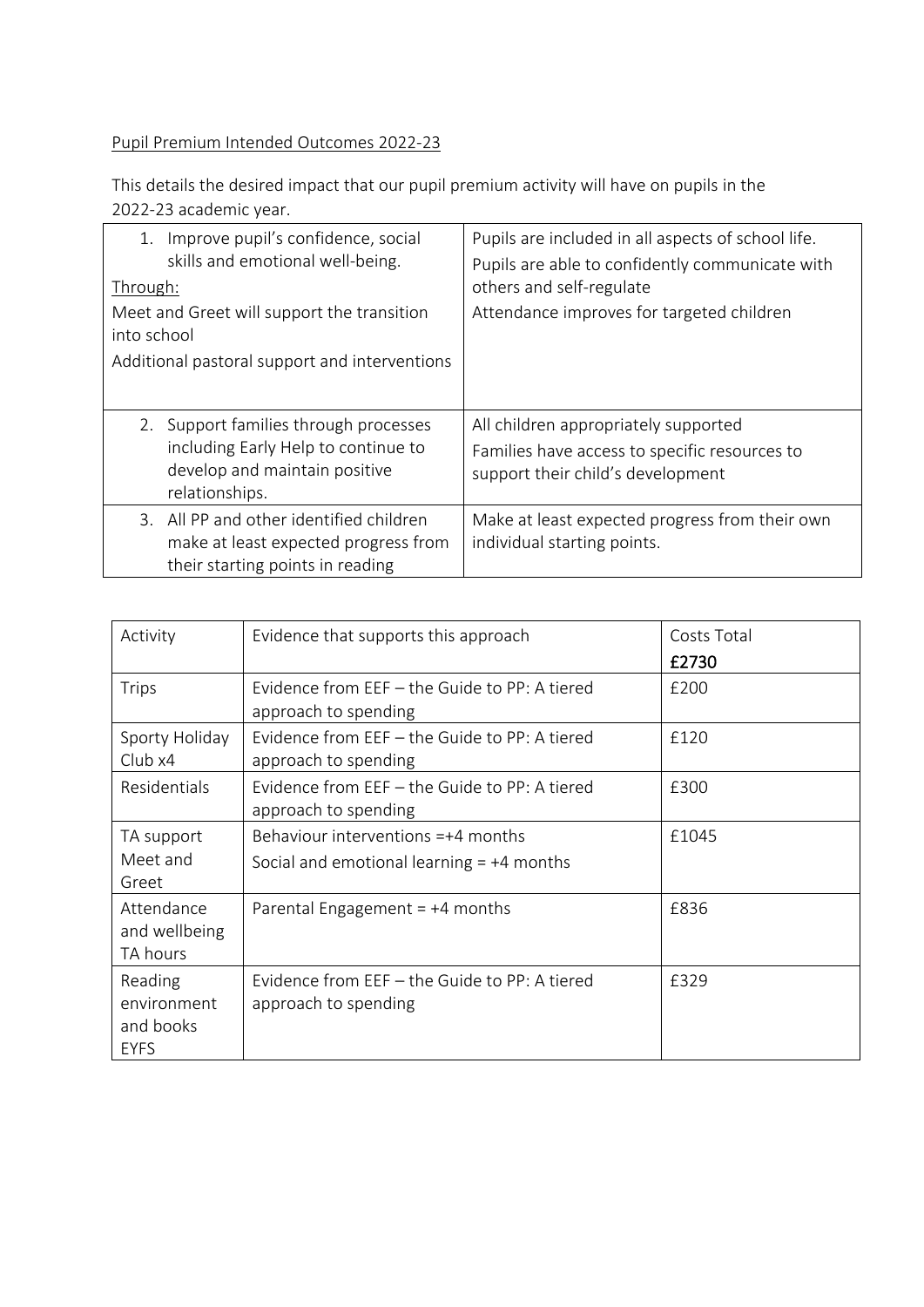| <b>Intended Outcome</b>                    | Success criteria                                                                               |
|--------------------------------------------|------------------------------------------------------------------------------------------------|
| Disadvantaged pupils make at least         | Those pupils who have 'fallen behind' are supported and                                        |
| expected progress from their               | tracked closely to ensure they make accelerated progress                                       |
| individual starting points in all areas of | and 'catchup' or exceed prior attainment standards.                                            |
| the curriculum and especially in           | Children who need to make accelerated progress, receive                                        |
| Reading, Writing and Maths.                | targeted high-quality intervention which is monitored by                                       |
|                                            | school leaders.                                                                                |
| The gap is narrowed in the progress        | Pupils have regular/weekly opportunities to rehearse,                                          |
| and attainment of PP and non-PP            | practice and consolidate key skills in reading, spelling,                                      |
| children.                                  | handwriting and mental and written arithmetic.                                                 |
|                                            | Support staff and class teachers support learning                                              |
|                                            | effectively using AFL strategies to identify and address                                       |
|                                            | learning gaps and misconceptions.                                                              |
|                                            | Additional intervention sessions take place based on gaps                                      |
|                                            | in learning and with reference to previous key stage data.                                     |
| The language deficit for student in        | All pupils are exposed to tier 1, tier 2 and tier 3                                            |
| receipt of pupil premium/targeted          | vocabulary throughout the curriculum.                                                          |
| learners funding is diminished.            | Targeted pupils receive additional language intervention.                                      |
| A reading culture that ensures all         | Parents are engaged in the development of their child's                                        |
| pupils read regularly and develop a        | speech and language.                                                                           |
| love of books is embedded throughout       | Pupils read regularly at school and at home. They have                                         |
| the schoolcommunity.                       | access to high quality books for individual and guided                                         |
|                                            | reading.                                                                                       |
|                                            | Consistent implementation of excellent practice and high                                       |
|                                            | expectations across the school for reading.                                                    |
|                                            | Increased % of pupils are working at ARE or above across<br>the school in phonics and reading. |
| All pupils are exposed to a breadth of     | The curriculum will provide pupils with and exciting,                                          |
| experiences that enable them to            | varied curriculum.                                                                             |
| contextualise their learning.              | Teachers and support staff will plan a wide range of                                           |
| Pupils love learning and have access       | visits, WOW events and experiences to inspire and                                              |
| to an engaging, broad and varied           | enhance learning and make it memorable.                                                        |
| curriculum                                 | Children will be exposed to a wide range of social,                                            |
|                                            | cultural, enrichment and sporting experiences within and                                       |
|                                            | outside of the school day.                                                                     |
|                                            | Home learning, reading and access to TT Rockstars will                                         |
|                                            | be offered to children who need support during                                                 |
|                                            | lunchtime so that they can use the internet and devices                                        |
|                                            | that are available in school.                                                                  |
|                                            | All children in KS2 have access to high quality reading                                        |
|                                            | books at school.                                                                               |
|                                            | Children are given regular opportunities to change their                                       |
|                                            | home reading and/or school library book.                                                       |
|                                            | Home learning is organised in a project-based menu to                                          |
|                                            | support the link between home and school to enrich the                                         |
|                                            | children's learning experiences more.                                                          |